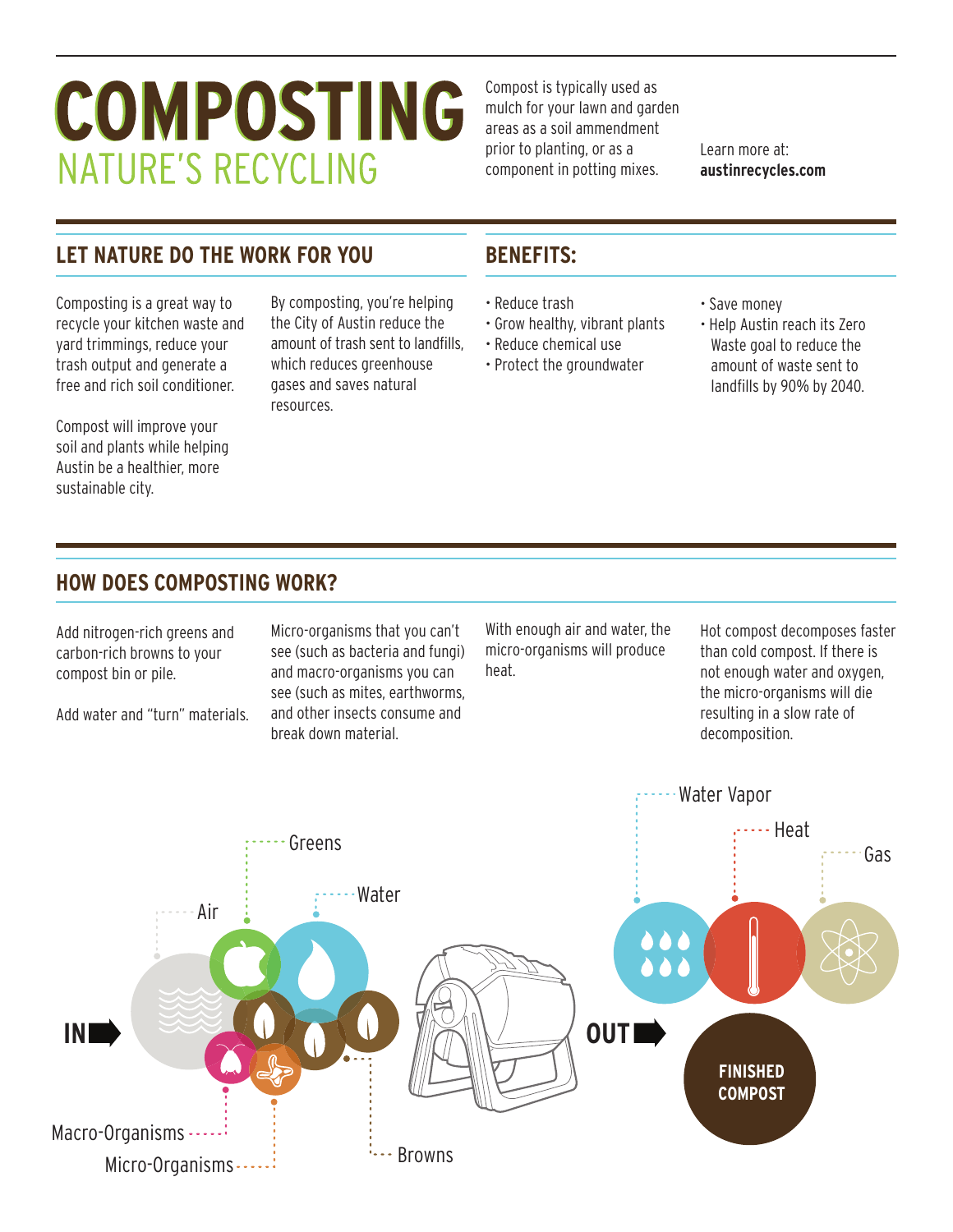# **HOW TO GET STARTED:**

First decide if you want a compost pile (a small area of the yard where you mix your ingredients) (Fig. 1) or a fabricated compost bin or tumbler (Fig. 2–3).

Generally, a bin or enclosed pile is recommended to discourage pests and make it easier to access the finished compost.

There are many commercially produced compost bins (Fig. 2–3), or you can build your own from numerous plans available online (Fig. 1).

The ideal bin size is 3 feet by 3 feet by 3 feet.



### **HOW TO MAKE COMPOST:**

1. Add roughly one share of nitrogen-rich greens and three shares of carbon-rich browns.

2. Combine into a pile, pre-made compost bin or tumbler (Fig. 1-4). 3. Add some water and mix. Make sure your pile has enough air and water. The mixture should be as moist as a wrung

4. Mix occasionally and allow decomposition to occur for a few months.

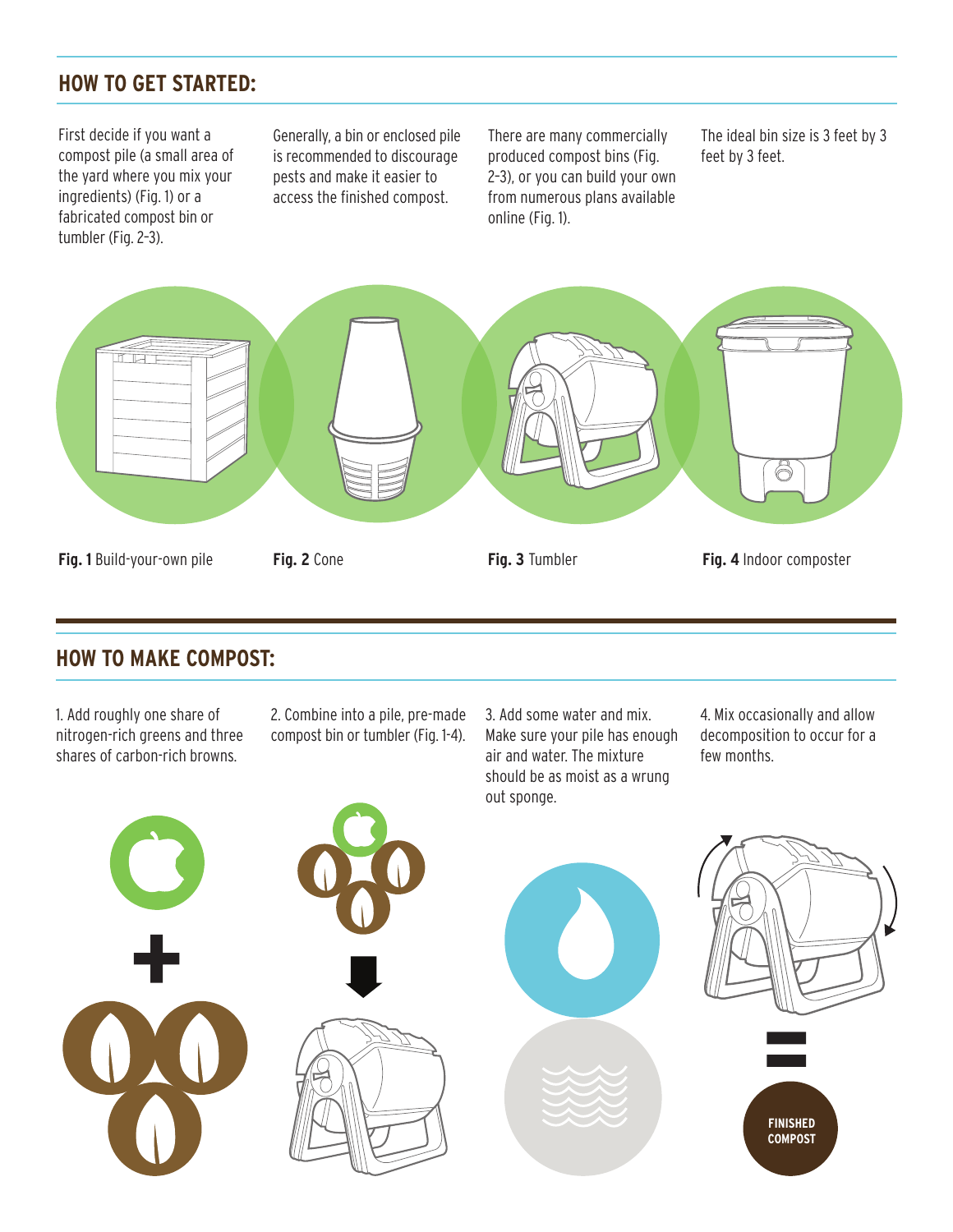# WHAT TO PLACE IN YOUR COMPOST BIN OR PILE: "IF IT GROWS, IT GOES"

| <b>NITROGEN-RICH MATERIALS - "THE GREENS"</b>        |                                                                                                                               | <b>CARBON-RICH MATERIALS - "THE BROWNS"</b> |                                                                                                                                |
|------------------------------------------------------|-------------------------------------------------------------------------------------------------------------------------------|---------------------------------------------|--------------------------------------------------------------------------------------------------------------------------------|
| <b>VEGETABLE/FRUIT PEELINGS</b><br><b>AND SCRAPS</b> | Onion skins, potato peelings,<br>lettice, corn cobs, garlic tops,<br>artichoke leaves, pickles                                | DEAD OR DRIED GRASS CLIPPINGS               | Fallen leaves, dead or dried<br>flowers<br>Old, dried up herbs, aquarium                                                       |
|                                                      | Apple cores, banana peels,<br>citrus peels, pineapple skin,                                                                   |                                             | plants                                                                                                                         |
|                                                      | watermelon rinds<br>Spoiled vegetables and fruits                                                                             | WOOD CHIPS, STRAW AND HAY                   | Wooden toothpicks, sawdust,<br>pencil shavings                                                                                 |
|                                                      | (including juice), canned or<br>from the freezer                                                                              | <b>PAPER</b>                                | Paper bags, napkins, towels and<br>tissues, newspapers, comics,                                                                |
| <b>INEDIBLE FOOD LEFTOVERS</b>                       | Crushed egg shells, bread and<br>pie crust, burned toast, oatmeal,<br>stale bread, potato chips,<br>cereal, cookies           |                                             | tickets, cards, envelopes,<br>receipts, paper notes,<br>computer paper, junk mail,<br>shredded paper, paperboard,<br>cardboard |
|                                                      | Old pasta, rice and tofu,<br>popcorn, pumpkin seeds, olives,<br>avocados and dates (including<br>pits), nut and peanut shells | <b>NATURAL FIBERS</b>                       | Lint from clothes dryer, dust<br>bunnies from under the bed.<br>wool socks, vacuum cleaner<br>bag contents, cotton swabs,      |
|                                                      | Spices, wine gone bad and old<br>beer, soy and rice milk, sugars,<br>gelatin                                                  |                                             | cotton balls                                                                                                                   |
| <b>TEA AND COFFEE SCRAPS</b>                         | Tea bags and leaves, coffee<br>grounds, filters, bags and<br>burlaps                                                          |                                             |                                                                                                                                |
| <b>FRESH GRASS CLIPPINGS &amp;</b><br><b>PLANTS</b>  | Houseplant trimmings, Spanish<br>moss                                                                                         |                                             |                                                                                                                                |

# **WHAT NOT TO PLACE IN YOUR COMPOST BIN OR PILE:**

| All meat, poultry and fish<br>products or bones | Nylon tea bags                                        | Big or chunky wood material |
|-------------------------------------------------|-------------------------------------------------------|-----------------------------|
| Dairy products                                  | Anything not biodegradable<br>(plastic, metal, glass) | Waxed paper                 |
|                                                 |                                                       | Glossy paper                |
| Very greasy and oily food                       | Ash from coal, wood or charcoal                       |                             |

Plastic cotton swabs

Synthetic fibers

Weeds and invasive plants